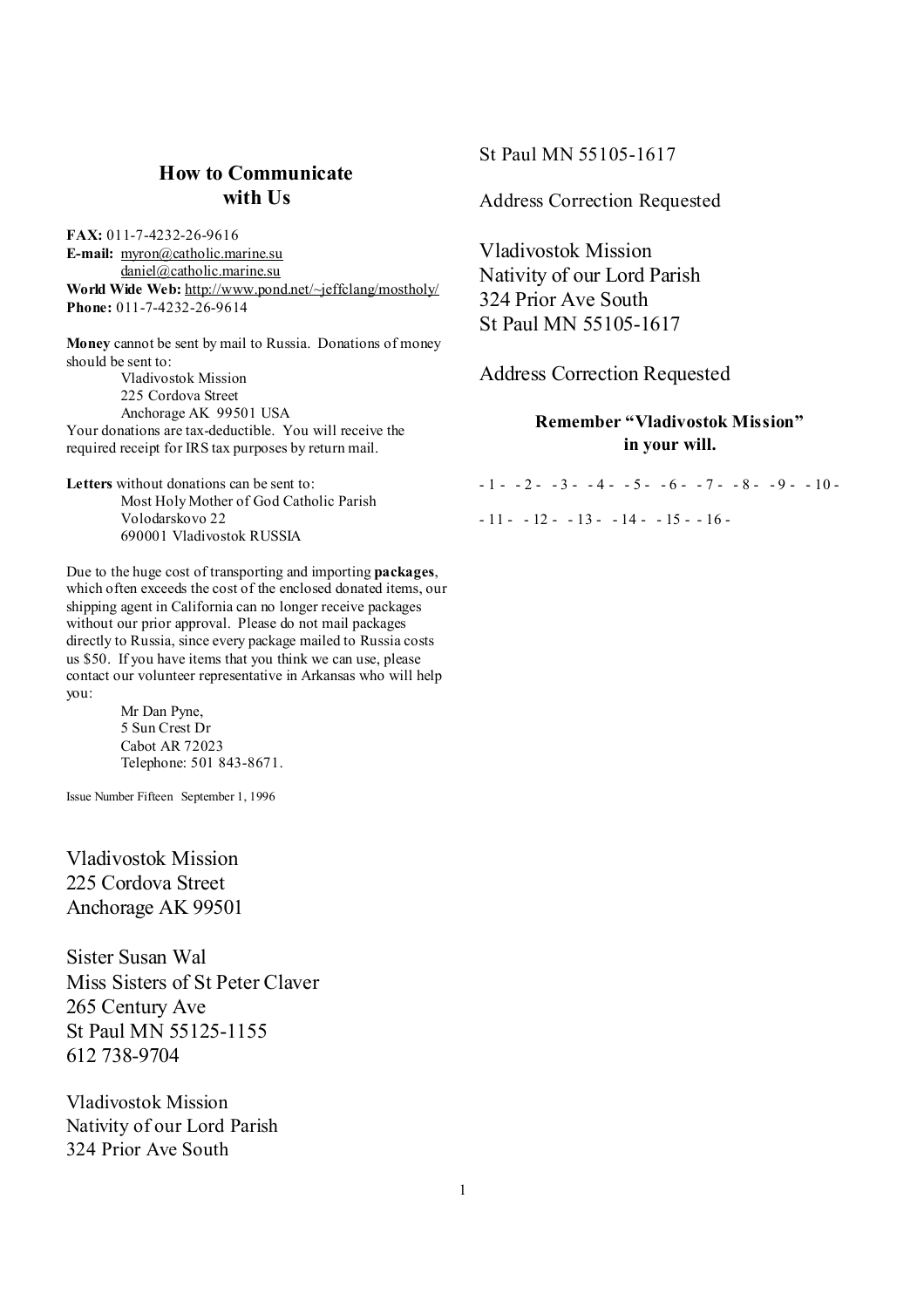### **Capital in a Socialist Country**

#### *by Rev Myron Effing, C.J.D.*

Our mission is totally dependent upon you, our donors, but we don't want it to be like that forever! We want to begin our own process of support in Russia itself.

Russia is a developed second world country. Because of Russia's socialist past the Church has no capital and no assets to work with here. Consequently we can only operate if there is a steady supply of donations. Let's be concrete--I'll use some examples.

In Khabarovsk, a city with a population of nearly one million people and a regional center like Chicago or St Louis, my parish has no building, no car, no phone, no property. We must rent a two-room office where we have Sundaymass as well as carry on the activities of our parish. We must pay \$560 per month for rent! At the end of the month this is lost money. If we had the capital to buy an office for \$40,000, we could afford to pay \$560 per month back on the loan with interest, so that the loan would be repaid in, say, eight years. In the end we would have the value of the apartment as a permanent asset of the parish. As it is now, after eight years we will be left with nothing but rent receipts, and we will still be dependent on fundraising to continue to pay our rent!

Another example: Two years ago we realized that a crematorium would be a good source of income for our charitable work in Vladivostok, and at the same time a moneysaver for the elderly poor of our city who cannot afford burial, grave, and casket. It would also save money for the city which buries 15 unclaimed bodies per week. Burial is expensive here because Vladivostok is built on the end of a rocky peninsula, and land is very scarce.

In Catholic Mexico City, the chief source of income for the Cathedral parish is the sale of nitches for burial of cremated remains, with interment in the crypt of the Cathedral where there is a weekly mass for the deceased. Providing similar funeral services in Vladivostok would also give us a chance to evangelize people at a crisis time in their lives--the death of their loved ones.

But we didn't have and couldn't find the \$40,000 capital to begin a crematorium, although we had the place, the opportunity, and the talent, and we were sure we could repay the loan in a reasonable time. Now a consortium of businesses has anounced a \$4 milllion dollar crematorium project for Vladivostok. It will still benefit the poor and the city who have no money for burial, but it won't provide a long-term income source for our charitable work. Businessmen have decided that it would be a profitable business for themselves, but who would invest their money "where no thief can reach nor moth destroy?" The profits will go to private persons instead, and we will still be begging. We could still begin a crematorium

within the next six months, but after that it will be too late for us.

 A third example: When we came to Vladivostok we were able to rent an apartment, although it was far from the center of the city and from our church building. When we were getting ready to receive the building, we had to find an apartment near the church. We hated to think of paying the high prices for rent, knowing that the money would be lost forever. Then two wonderful benefactors decided to buy an apartment for us to use, and we would rent from them at less cost than the usual rent in our neighborhood. Now the market value of that apartment has risen considerably, so that the donors can realize a capital gain, and we have benefited from reduced rent!

 Most funding organizations provide money for programs like evangelization or current charitable needs. They say, "we don't support capital needs, but send us a pastoral project." How can we run a pastoral project if we don't even have a desk to sit at or a door to open at five of our parishes? And doing only pastoral projects will leave us forever dependent upon foreign aid and never allow us to develop our own resources. Pope Paul VI said in *Populorum Progressio*, "The new name of peace is development," referring to his support of the development of Third World countries. The same should be true in the Church. We don't want to be dependent forever--we want to develop!

 This is the special problem of the Church in the Second World. The Church in Russia so far has no assets which it can use to borrow money, and consequently, Russian banks will not loan us money. Where and how can we find such loans of capital for the development of our parishes here in the Far East of Russia? Who can help us with the development of our own resources? In any development project in a mission area, the difficulty is the increased risk, but covering the increased risk is exactly the part that still makes it charitable giving--otherwise it would be just a business arrangement. We are hoping that our benefactors and friends will see this need and give us a helping hand. The Church was built on the foundation of the apostles and prophets. We missionaries need a solid economic foundation on which we can build a church.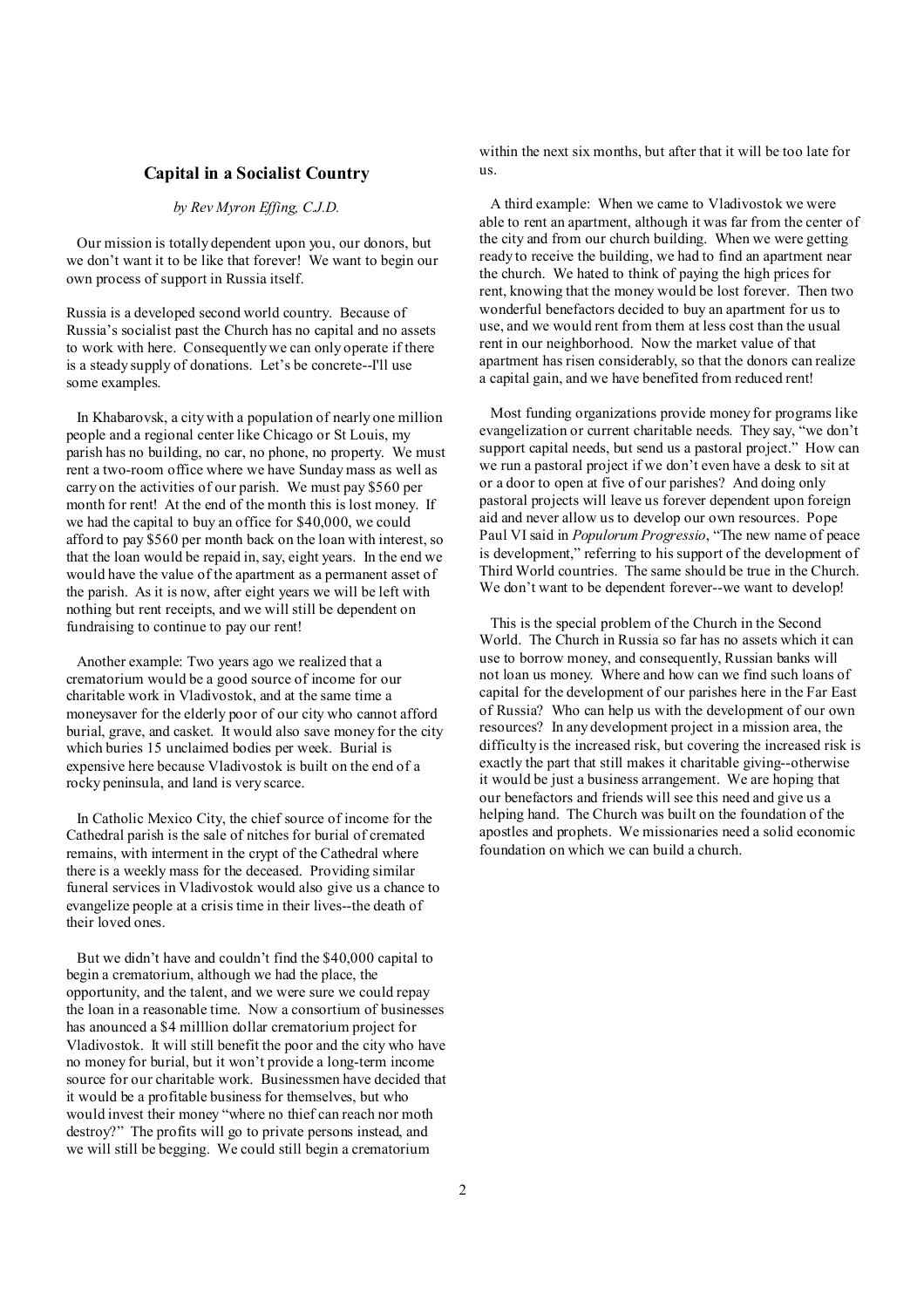# **Volunteer English Teachers Raise Money for the Church**

#### *by Elena Solop*

How can the Church raise some money in Russia, instead of being totally dependent upon foreign aid? Talking with an American businessman friend of his, Fr Myron came up with a great idea: Why not offer courses in English? We have many American parishioners who might be willing to volunteer as teachers. We have extra rooms in our church building that could be used as classrooms. There are plenty of Russians who would pay for a few hours a week with a native speaker of English. And if we had the students "make a donation for the renovation of the church building" rather than "pay their teachers," we wouldn't need to be concerned about taxes. All donations would be pure income, with no cost to the church whatsoever!

Shortly after conceiving the idea of English classes, Fr Myron was out at "Giant," a large company run by an American parishioner, Richard Schindler, and happened to pass the idea to a few of the young American employees. He was amazed at their enthusiasm! David Poritsky, even though he is not Catholic, took charge and rounded up eight of his friends, including several other non-Catholics, for the first organizational meeting which was held in the parish office just two weeks later. He formed committees to gather teaching materials, look into advertising methods, round up more volunteers. Meanwhile Fr Myron appointed me, one of his Russian assistants who used to work as an English teacher, as overall Project Coordinator. I am also in charge of interviewing and placing students at the proper proficiency level.

The volunteers were happy to have a chance to use up some of their free time while they are away from home; happy to have an opportunity to work with Russians on their English; happy to participate by their efforts in the restoration of our church building; and happy to have a reason to meet with other Americans.

The first set of classes, held last spring, brought in \$600. Due to lack of advertising, the second set only brought in \$240. The third set, which began after the new year, brought in \$600. The cost of advertising is sky high, so it will take an investment to gather students for the fall classes. Also, it has become harder to find volunteers. Most of the original volunteers have already returned to the States. In addition, many would-be volunteers are reluctant to make a commitment because their jobs call them away from Vladivostok on very short notice or because they already have trips scheduled that interfere with the dates for the classes.

Nonetheless, the grand total so far is \$1440. Fr Myron proposed to them that their project income would be used to buy new front doors for the church. We also have Japanese

parishioners.who have expressed interest in the project. Maybe classes in Japanese will be next.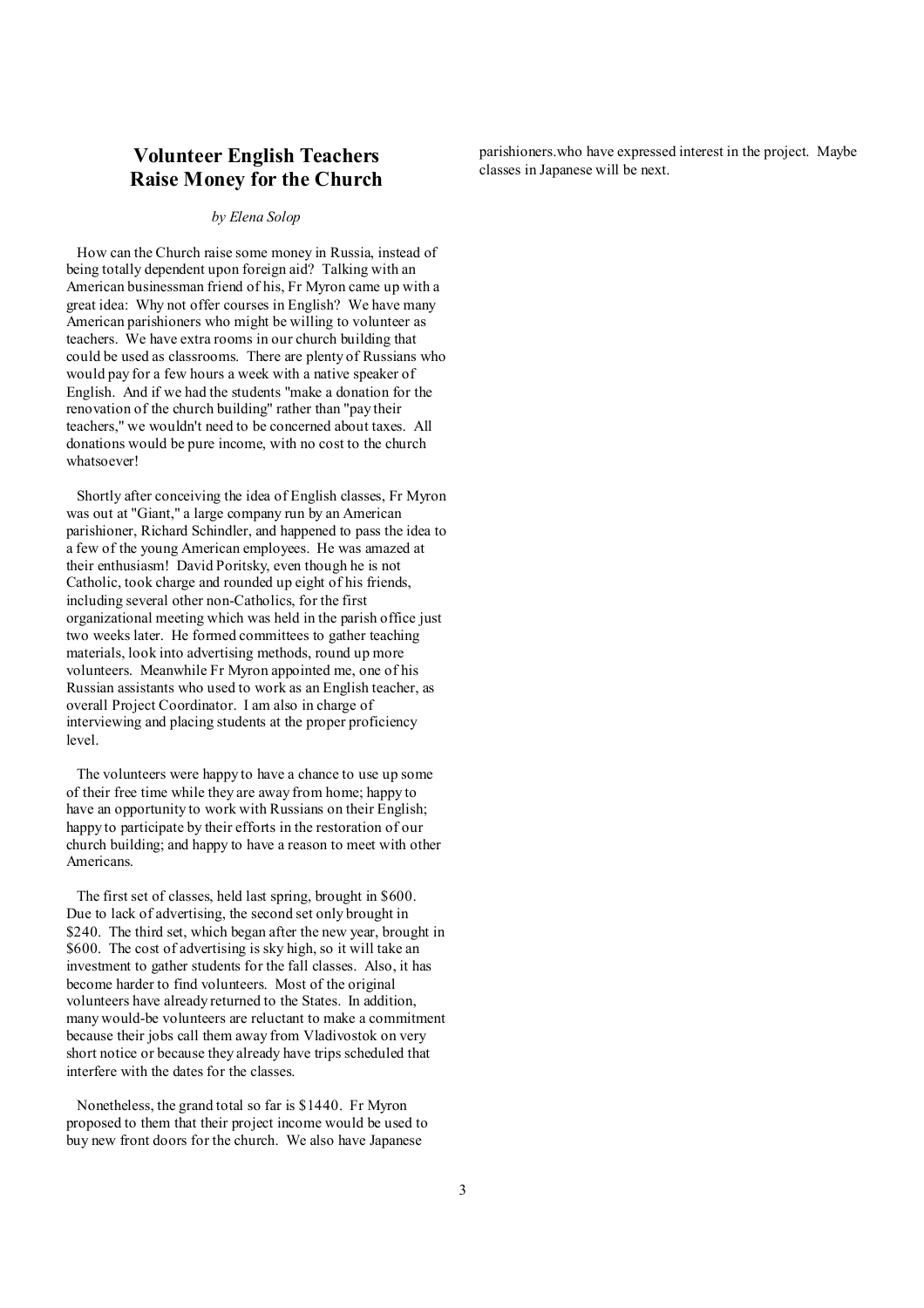# **The First Bishop of Vladivostok was Karol Slivovsky**

#### *by Miroslava-Theresa Efimova, Parish Archivist tr Valerie Walatka*

At the end of the last century tens of thousands of Poles, Lithuanians and Belorussians were exiled to penal labor camps in Siberia and the Far East for having participated in nationalistic revolts. Around the same time, the Russian army issued a command drafting young Poles who until that time had been exempt from military service. Great numbers of Poles began serving in the navy and in regular battalions in the Eastern provinces of Russia, and this meant that in addition to Orthodox priests, Polish-speaking Catholic priests were needed in Siberia and the Far East to minister to the spiritual needs of the Catholics.

The first Catholic priest arrived in the Far East in 1867 and began serving Catholics of the huge territory including Sakhalin Island, the Kamchatka Peninsula, the coastal settlements, as well as Nikolaev-on-the-Amur, Khabarovsk, Blagoveschensk-on-the-Amur, Ussurisky-Nikolsk and Vladivostok. The first small residence-chapel was opened in Nikolaev-on-the-Amur, and the priest was based there, making regular trips by boat in the summer, and by either horse or dogsled in the winter to visit his distant congregations and bring them the sacraments.

After the governor general's residence was moved from Nikolaev to Vladivostok, a large part of the armed forces and administrative personnel moved there as well. The Catholic priest also found it necessary to move to Vladivostok in Primorye, not only because of the general shift in population but because it was much easier to serve his congregations with Vladivostok as his base. Under the decision of the city Duma a small piece of land in the city center was allocated for the Roman Catholic Parish on which they constructed a small wooden church and rectory. The church building was destroyed by fire. After long and difficult effort, inevitable problems and trials, almost 10 years after the laying of the foundation-stone, the brick building was completed, sturdy and majestic. In our days it has been granted the status of Monument of Architecture, and it is in this beautiful cathedral that the parish of the Most Holy Mother of God, revived in 1991, now gathers.

In 1912 a new Catholic priest was appointed for Vladivostok, an experienced and highly educated man by the name of Karol Slivovsky. Coming from the Warsaw nobility, he had completed high school, seminary, and studies at an ecclesiastical academy, where he earned a Master's in Divinity. In the first years after his studies, Father Slivovsky served in two parishes in the Eparchy of Mogilyov, the Catholic diocese for all of Russia, until he was transferred to Kazan. We know about his character and his attitude toward his duties from archival materials. Of special interest is a letter submitted to

the metropolitan archbishop of Mogilyov by Father Slivovsky's parishioners and church employees, who considered it their moral obligation to petition the diocesan authorities to confer on Father Slivovsky the title of HonoraryCanon. Characterizing their priest, the parishioners write: "We witnessed firsthand his fourteen years of involvement in our church and the fruitful activities in the parish entrusted to him: He initiated the fundraising for and construction of a parochial school next to the church and then took personal interest in its prosperity....He single-handedly organized the renovation of our church building to its current magnificent condition.... Father Slivovsky managed in our cold, indifferent century to attract and win the favor and the hearts of numerous benefactors to this good cause. He worked with eagerness and untiring diligence, doing everything on his own without any assisting priests, and voluntarily serving as military chaplain besides. Not exclusively a parish priest, but also a religion teacher in various educational institutions, Father Slivovsky provided lessons in both Theology and Christian Ethics in schools, junior colleges and at the Rodion Institute."

 The arrival of such a businesslike, vigorous and multiexperienced pastor changed the life of the Vladivostok parish in many respects. The priest took on himself all of the many parish responsibilities, as was his practice. We know about this from the written complaints of church employees whom Father Slivovsky let go in favor of other, more authoritative and diligent workers . According to the reports of those parishioners who are still living, magnificent religious celebrations were carried out in the church and a skilled organist played at all the services, which were beautiful and solemn. Warm attention always surrounded the children, who even today, despite their respectable age, remember both Father Slivovsky and the beautiful celebrations in the church, particularly Christmas, Corpus Christi and their unforgettable First Holy Communion.

 In 1920 the Archbishop of Mogilyov established the Vladivostok Deanery, which included the parishes of Vladivostok, Khabarovsk, Blagoveschensk, Nikolaev, Ussurisky-Nikolsk, Alexandrov-on-Sakhalin and Harbin (in China) [almost the identical area served by Fr Myron and Fr Dan today.--ed] A total of 11 thousand Catholics were registered in the Vladivostok Deanery, and five priests ministered to all of them excluding those in Harbin. Karol Slivovsky, Master of Divinity, Honorary Canon, Prelate, and Third Degree member of the Order of Stanislav, was appointed Dean. Within three years, on October 28, 1923, Father Slivovsky was ordained Bishop of Vladivostok. The rite was performed in Harbin byBishop Constantine of Peking, assisted by Bishop Gaspee from Giryn.

 Bishop Slivovsky served in Vladivostok until the closing of the cathedral by soviet authorities. The last years of life he spent in the Vladivostok suburb of Sedanka, where, seriously ill, he was cared for by Sister Casimira Piotrovskaya. Bishop Slivovsky died on January 5, 1933, at the age of 85. Sister Casimira ordered a galvanized metal coffin in which to send his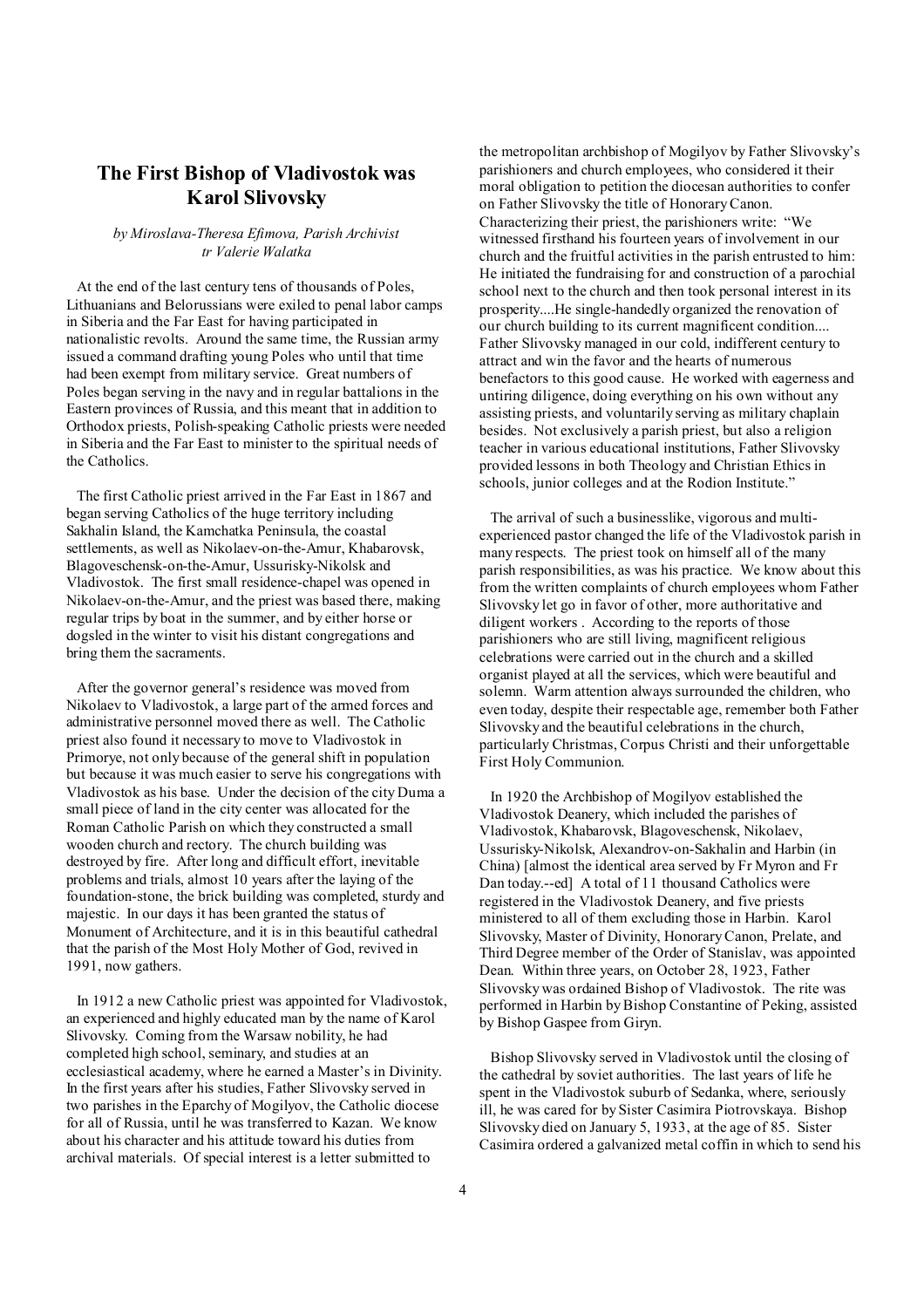body back to Poland, but authorities would not allow the body to leave Russia. A verymodest funeral was held in an old cemetery in Sedanka. No tombstone was placed on the grave, only a simple iron cross on which were written in Polish the name, date of birth and date of death of the first Bishop of Vladivostok.

After the death of the Bishop Sister Casimira held onto his few personal effects until her departure to Poland, when she transferred everything to a former member of the Vladivostok Parish, Mr Stanislav Stanko, for safe keeping. Stanislav's daughter Regina, also a former parishioner and now living in Tomsk, has written us some letters about her early years. She informs us in particular that in August, 1938, her father was arrested and her family was sent to Siberia. During the arrest the metal box containing the Bishop's effects was confiscated. Thanks to the assistance of members of the organization "Memorial," it was possible to find the KGB files on Stanislav Stanko containing an inventory of the Bishop's personal effects: a typewriter with Latin font, a book in the Polish language which may have been a Bible, a gun, a set of binoculars, photo albums, a tea set and a few other things. Most likely these items will never be seen again.

The members of Most Holy Mother of God Parish have been searching for the grave of Bishop Slivovsky, and though they have a modest photograph of the site from Regina Stanko, in the past 60 years there has been much growth in the woods, hiding all visible signs. The hope remains that elderly people who lived in those days will remember something and be able to prompt a more precise search for the grave. May God help us in our good intentions!

*Canon Karol Slivovsky, as seen in the "Miracle Picture" of the first communion class, probably of 1923, just before his ordination to the episcopate. We presume that if the picture had been taken later, he would have been wearing a miter and be holding a crozier. Interestingly, the servers next to the bishop in the photo are wearing white gloves, as if they might have been the miter and crozier bearers. Perhaps time will tell us the actual date of this picture.* 

*The bishop's house and chancery as it looks today, an apartment house for eight families.* 

*The barn for Bishop Slivovsky's horses and for firewood storage, as it looks today.* 

*Historical photo of Bishop Slivovsky's grave which we received from Mrs Stanko of Tomsk.* 

*Today's view from the church of the former parish property. We hope to receive this land back again when it will be possible to build a new school building. There was a parish school served by sisters before the Revolution.* 

*The place where a new chancery or rectory could be built for our priests next to the church. As you can see, currently it is the* 

*location of the public toilet for dwellers in the old parish buildings, who today have no running water, no telephones, no central heating. They have only electricity, and must burn coal in stoves and carry water from the central faucet which is located up a steep hill and next to the church building. In the winter the path is absolutely treacherous. Currently Fr Dan lives in an apartment four blocks from the church on the sixth floor without an elevator, and Fr Myron lives and works in the sacristy of the church.*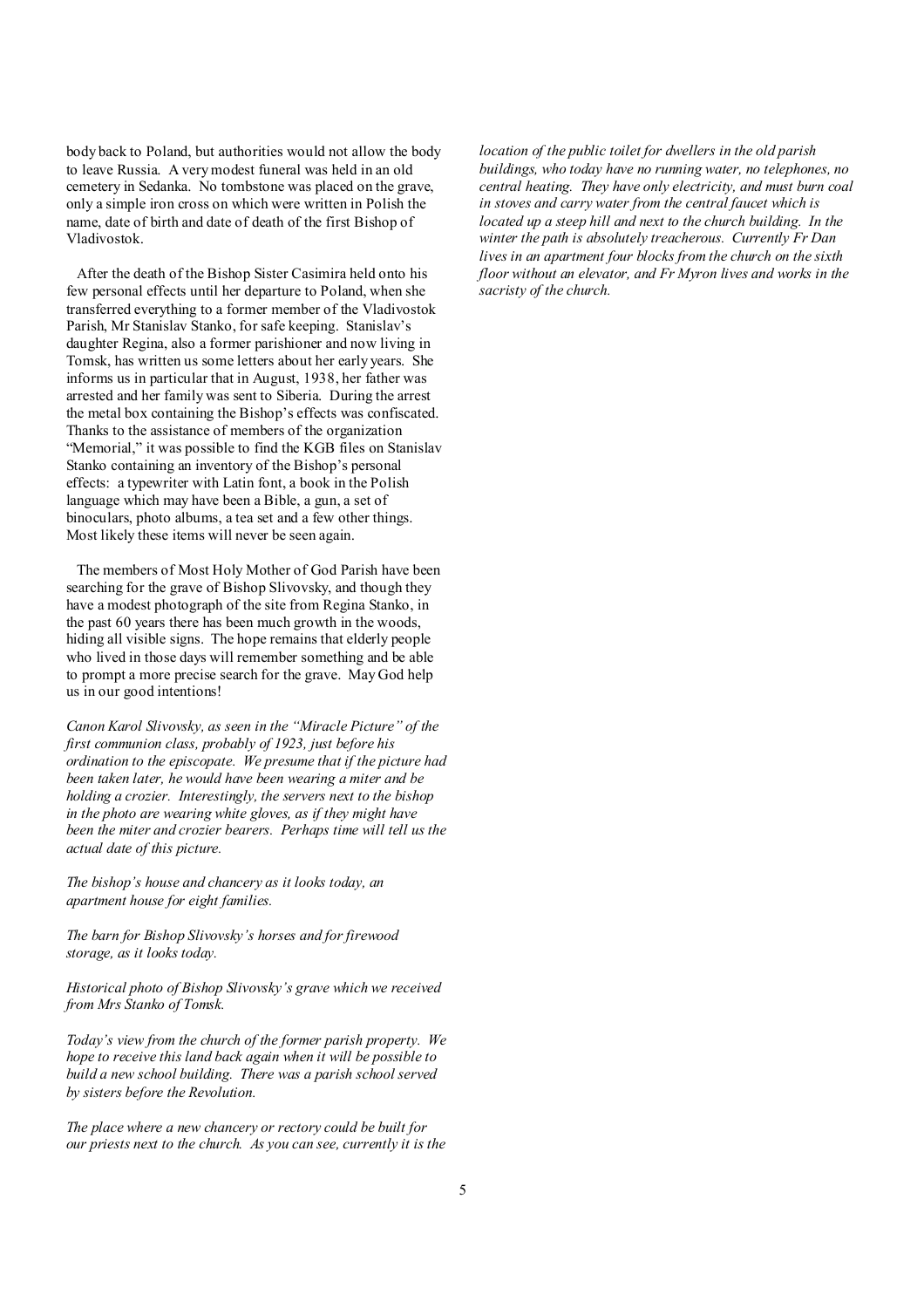### **Our Seminarian Evgeny Peregudov**

#### *by Valerie Walatka*

This spring our seminarian Evgeny Peregudov completed his second year of studies for the priesthood, and his first year at the diocesan seminary in St Petersburg. Technically he needed another year of pre-seminary study, but since he would have been alone in his class at the pre-seminary in Novosibirsk this past year, Bishop Werth decided to enroll him in seminary a year early. It hardlymade sense to run a pre-seminary class for just one student. The year in St Petersburg went well for Evgeny. He did fine, not only academically, but overall, and his ordination will now be a year earlier than we expected- already in 2001!

Evgeny likes everything about the seminary, (everything except German class, that is). He is one of 32 seminarians from three dioceses: Moscow, Novosibirsk and Kazakhstan. Most of the seminary professors are priests, and classes include, Latin, Philosophy, Metaphysics, Ethics, Epistemology, Fundamentals of the Faith, Russian, and Pedagogy.

The seminarians live and study in the old seminary building which was constructed before the 1917 Revolution and used during the Revolution as a hospital for wounded soldiers. The seminary operates on the third floor of the building, and recently about half of the second floor was also returned to the Church. The Church should soon receive back the rest of the second floor. Unfortunately the tenant on the ground floor, a large bank, is still under contract to use that space, so the Church won't receive it back until after the bank's lease expires in the year 2000.

Life at the seminary is disciplined, but according to Evgeny also very enjoyable. The daily schedule there includes both prayer and study. The seminarians rise at 5:50am, and before breakfast have a half hour silent meditation followed by Mass with Morning Prayer. They have four classes each morning and gather in the chapel before lunch for the Angelus and Rosary. After lunch they have an hour of free time, then, at 3:15, a three-hour silent study session with just one 15-minute break. They gather for Evening Prayer at 6:30, eat dinner at 7:00, and are free again until 9pm, when all meet in the chapel for a half hour of spiritual reading. Silence begins at 9:30 when the seminarians leave the chapel for their rooms. Lights out is at 10:00, and silence ends after morning prayers the next day.

According to seminary rules, Evgeny was to have some practical pastoral experience in a local parish while he was home with us. Fr Myron decided he should work in the new parish in the village of Romanovka, two hours from Vladivostok. Living with his mother on Russian Island, he travelled by electric train three days a week to Romanovka where he gave instruction in the Faith, preparing about 12 women and children for baptism and confirmation.

 The first week of the practicum was both physically and emotionally draining for Evgeny and led him to a deeper appreciation of priests, especially priests in Russia. "I'm still young," he said after the second day of his practicum, "and if three days in Romanovka can wipe me out for the rest of the week, I can't imagine how our priests travel and work the way they do ten, twelve, fourteen hours a day seven days a week with hardly a break." But after the first week, Evgeny was already used to the work and enjoying it very much.

Evgeny loves children and was delighted with the opportunity to prepare about eight children for baptism. He was especially pleased with their receptiveness to the Faith and their interest in prayer. The majority of children in Romanovka are small and underdeveloped for their age, due to the great poverty in the village. The children Evgeny prepared were poor, but simply joyful, and kind-hearted, too, and he could already see the grace of God at work in many of their hearts.

 The most important thing Evgeny learned in Romanovka was how to work with people of different backgrounds. People in the village, he noticed, have quite a different lifestyle from city people, with different ways of behavior and speech. Valentina Demyaovna, an active member of the Romanovka Parish, was a big help to Evgeny, showing him around the village, introducing him to those interested in learning more about the faith, assisting him with evangelization and instruction, and often preparing his lunch.

*Visiting guests Christian and Sister Jean Reimer with Evgeny on a Saturday "Subbotnik"--volunteer laborers.*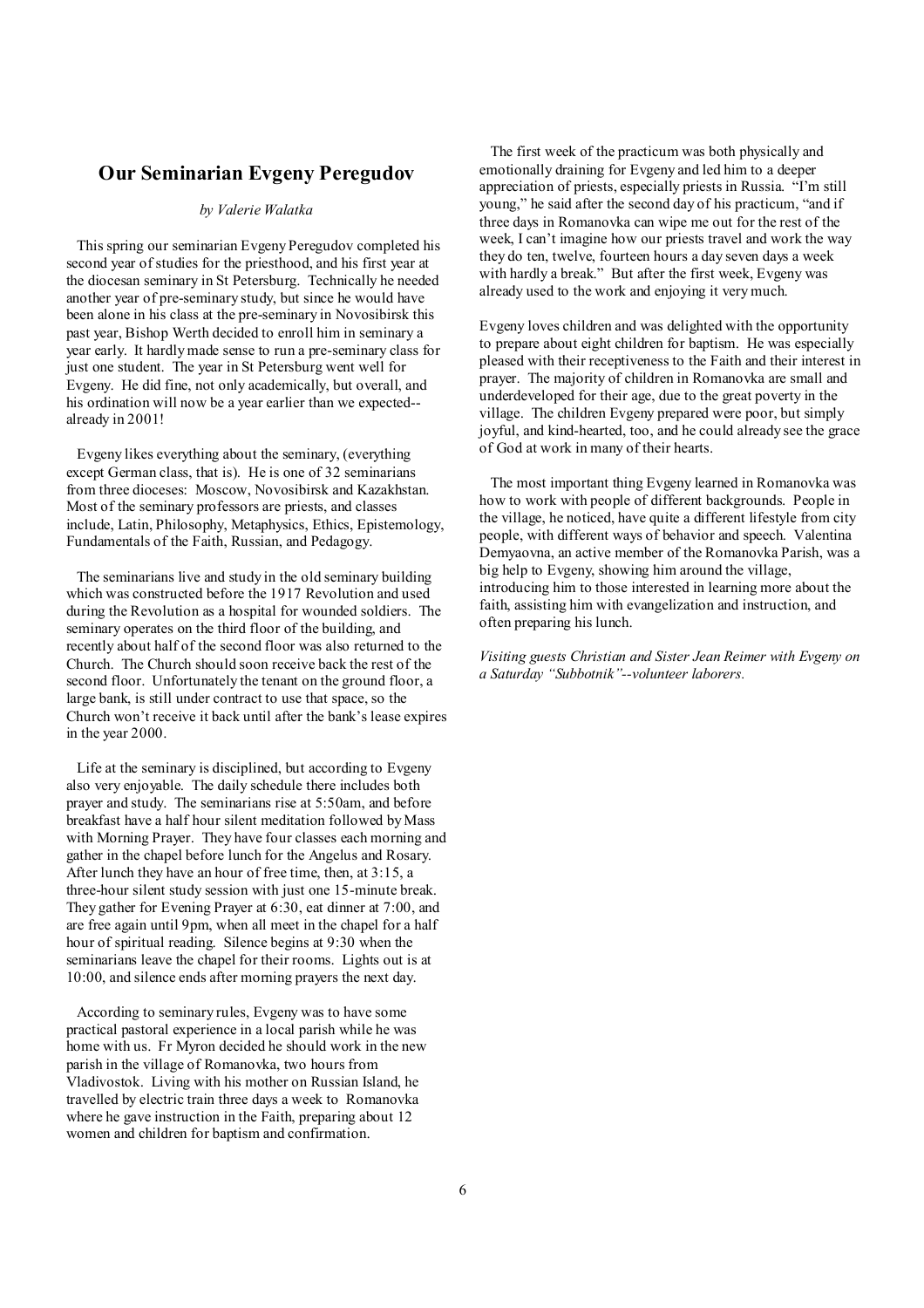### **Archbishop Hurley Visits**

*by Rev Myron Effing, C.J.D.*

Valentine's day had a special meaning for us this year--the visit to our mission of the Most Rev Francis Hurley, Archbishop of Anchorage, Alaska. Archbishop Hurley has long had an interest in the church in Russia, not only because of the Russian history of Alaska, but because he is the bishop of a neighboring diocese to the East of Russia. This love and interest in Russia was expressed six years ago already by Archbishop Hurley's participation in the sister-city program of Magadan, Russia and Anchorage, Alaska. Since that time the Archdiocese of Anchorage has sponsored our northern neighbor parish in Magadan, Nativity, and Archbishop Hurley has visited us in Vladivostok several times.

His first visit was in January of 1992, even before Fr Dan and I moved to Vladivostok. He met with the babyCatholic community and celebrated with them the official registration of the Catholic parish as a religious organization, a task which was completed by the Russian Catholic laity themselves using sample documents sent from Father Gayak of Lublin University in Poland. The fact that they did this on their own initiative is evidence that our parish is not a foreign missionary effort, but the work of native Catholic Russians, even if, temporarily, their priests need to be foreigners.

Although our work is not directly under the sponsorship of Archbishop Hurley, our nearness to Magadan and Alaska, and our being Americans, makes it natural that we collaborate. We are especially grateful to Archbishop Hurley for his help when Fr Dan had to have emergency surgery--this was done in Anchorage at the Archdiocese's remarkable Providence Medical Center. Our volunteers in Anchorage know well the halls of the chancery building where they sometimes labor on our behalf. Fr Dan and I know well the Archbishop's stationwagon and his refrigerator--his home is like our home away from home! It is usually in Anchorage where we get that first taste of America when we return on vacation.

While he was with us Archbishop Hurley showed his interest in our parishioners and in all that we do, from our CARITAS work with the needy, to our parish evangelization program, to the mass graves of our martyred parishioners. He was able to see four years of progress and even celebrate mass with us in our church building which was still an archive four years ago. Our parishioners simply resonated with Archbishop Hurley, remarking later what a wonderful man he is, how friendly and open, how easy to talk to him and rejoice with him. For them he isn't at all like the old commissars that you had to fear, but like a father who obviously loves you and is interested in you. He was a breath of fresh air from God.

Thank you, Archbishop Hurley, from the Catholics of Vladivostok for your interest and help.

*Archbishop Hurley saying mass in Vladivostok. l to r: Our own Fr Daniel Maurer, Fr Michael Shields who is pastor of the Magadan Parish of the Nativity, Archbishop Hurley, Victor Anisimov who served the Archbishop as translator, and Fr Myron.* 

*Archbishop Hurley sent Fr Shields and Valerie Walatka from Anchorage to Russia in the same ceremony. She is Fr Myron's secretary. Fr Myron and Fr Dan are also in the picture.* 

*Archbishop Hurley sharing dinner with some of our elderly parishioners at the CARITAS Charity Dinner scheduled for St Valentine's day.*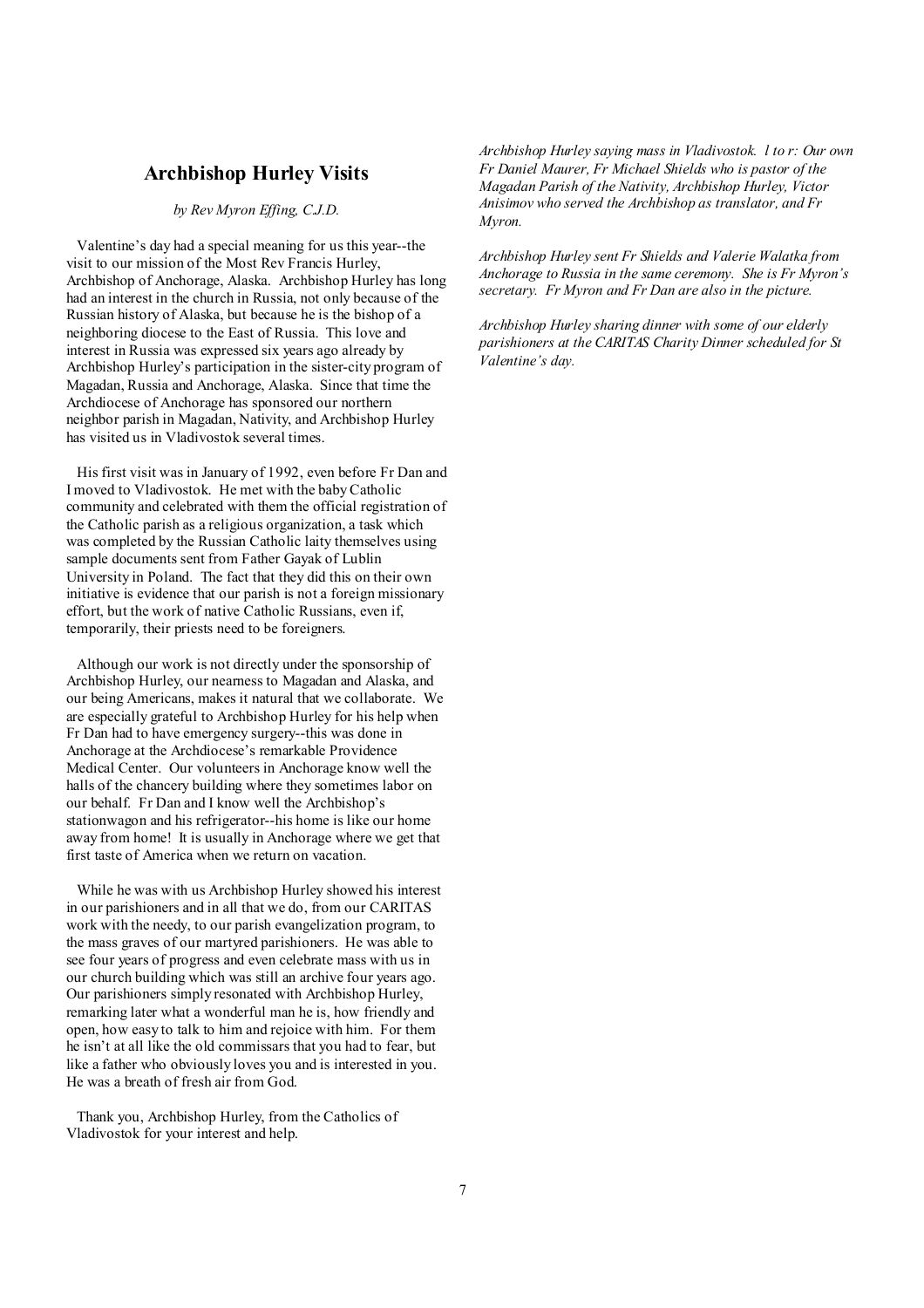### **News Notes**

#### *by Rev Myron Effing, C.J.D.*

• Last month, when I was in Blagoveschensk, I took a five hour side trip by car to the city of Shimanovsk to visit an 86 year old Catholic lady who was reported to me to be very ill. When I found her apartment, I anointed and gave her Holy Communion. I was the first priest Sophia Felixovna had seen in over 70 years! Her brother had been shot to death during the Stalin repression in Vladivostok. I took a picture, and include it here in the newsletter. This is one of the most pleasant parts of my job as Pastor in Russia--finding and ministering to those who have been so long without the sacraments! Now I've heard about another lady, also approximately 86, who lives in a distant part of our own state of Primorye--in Dalnegorsk. I'm making plans to visit her, as soon as possible. It will be very difficult on the car, because the roads to Dalnegorsk are not as good as those to Shimanovsk. Pray that it will all work out okay, and I can bring Holy Communion to this "lost Catholic"- not lost through her own fault, but by persecution!

• Did you see our parish on TV? We had a three-minute spot on CBS News on Saturday night, June 15. Mr Richard Threlkeld was in Vladivostok to cover the Russian elections, and decided we were a good story, too! When we received the tape, our parishioners were happy to see themselves on American TV! Thanks to Mr Threlkeld, producer Mr Mark Katkov, and CBS News.

• Recently a lady came to the church asking how to bury her mom who "was" a Catholic. Undertakers are still a rarity here. Naturally, I gave her a rosary to put in "Mom's" hands, and an icon to lay at her feet in the casket.

But as the conversation continued, I realized that the daughter wasn't really sure Mom had died! It seems her sister had called to say that Mom was near death (minutes to live, according to the doctor), and that was hours before, but there was a chance that Mom was still alive. I asked the daughter to find out if Mom, Antonina Antonovna, was still alive, because, if so, I wanted to go to see her! It was complicated, with so many places in Russia without phones, but the following morning the daughter called to say that Mom was still alive! So we planned a trip to bring Mom Holy Communion and to anoint her, in case she was still alive after our five hour drive.

When I arrived, Antonina was lying in bed, very sick. When she heard that the priest had come, she reached up to kiss me. The daughter asked me to go to the other room while she arranged mom's clothing. When I returned, I anointed Antonina, conditionally confirming her, since I didn't know her story, and gave her HolyCommunion. Within seconds she was saying, "God came and kissed me!" In 15 minutes she got up, put on her regular clothes and went out to sit on the porch!

 She told me her story, about how she had been born in Chita and baptized in the Catholic church there. She remembered her first communion and confirmation (but judging by her age, it seems impossible to me that she would have received these sacraments before the Chita parish was closed--maybe she remembered other kids' sacraments). It is interesting to note that the Chita parish still does not have a priest--it is between my parish in Blagoveschensk and our neighbor priest's parish in Irkutsk. As far as I know, no priest has been there--maybe there are manyCatholics still in that area, too. Several days later Antonina was going about her life as usual. Naturally, all her children who had gathered for the funeral were amazed! Now they are talking about becoming believers and Catholics, "like Mom".

 The village where she lives is called "Anisimovka", and I heard that there were other Catholics in Anisimovka, so I made plans for a second trip to find them. Several days later it was a rainy, rainy day. So I was sopping wet climbing through all the brush and woods just beyond the village to find our Catholics. We had to think twice, too, because the area is known for its Siberian tigers--in fact, the next village is known as "Tigrovaya"--the village of tigers.

 When I came to the home of an 84-year old man, what a character and story I met! Sygismund Yanovich had been born in Odessa, but his father was killed by the Communists in the Revolution. His mom was freightened that the whole family might be killed, so she took the kids and disappeared, living like a bum without documents. The kids earned a living by doing odd jobs in the market and by begging. Mom took him to the Catholic church in Odessa for baptism, but he escaped from mom's view and received HolyCommunion, even though he was not old enough. Good thing too! Mom died, and the three children were sent to the State orphanage where the name of God was never mentioned. Sygismund became a sailor, and when he happened to be in Odessa, he occasionally went to his old church for the sacraments, until it was torn down by the Communists. After that, he has never received the sacraments until I brought him Holy Communion there in Anisimovka.

 But there is still another part of the story--Sygismund's sister became the regional director of State education in Odessa. When the Nazi's came to power, she saved many Jewish children as long as she could by receiving them as "orphans" in the State orphanages. In 1944, she was found out and hanged by the Nazis. I reassurred Sygismund that he surely had a saint in heaven who was looking out for him! In spite of his 84 years he is very bright and spry, and surely a committed Catholic.

 Sygismund and the other Catholics of Anisimovka will become members of our parish in Romanovka, Holy Trinity. So far this parish has nothing: no building, no office, no phone, no sign on a door, no chapel, and a pastor only once a month-- Father Dan. I took over for him while he was in America. That makes a total of seven parishes in our care. Of course, many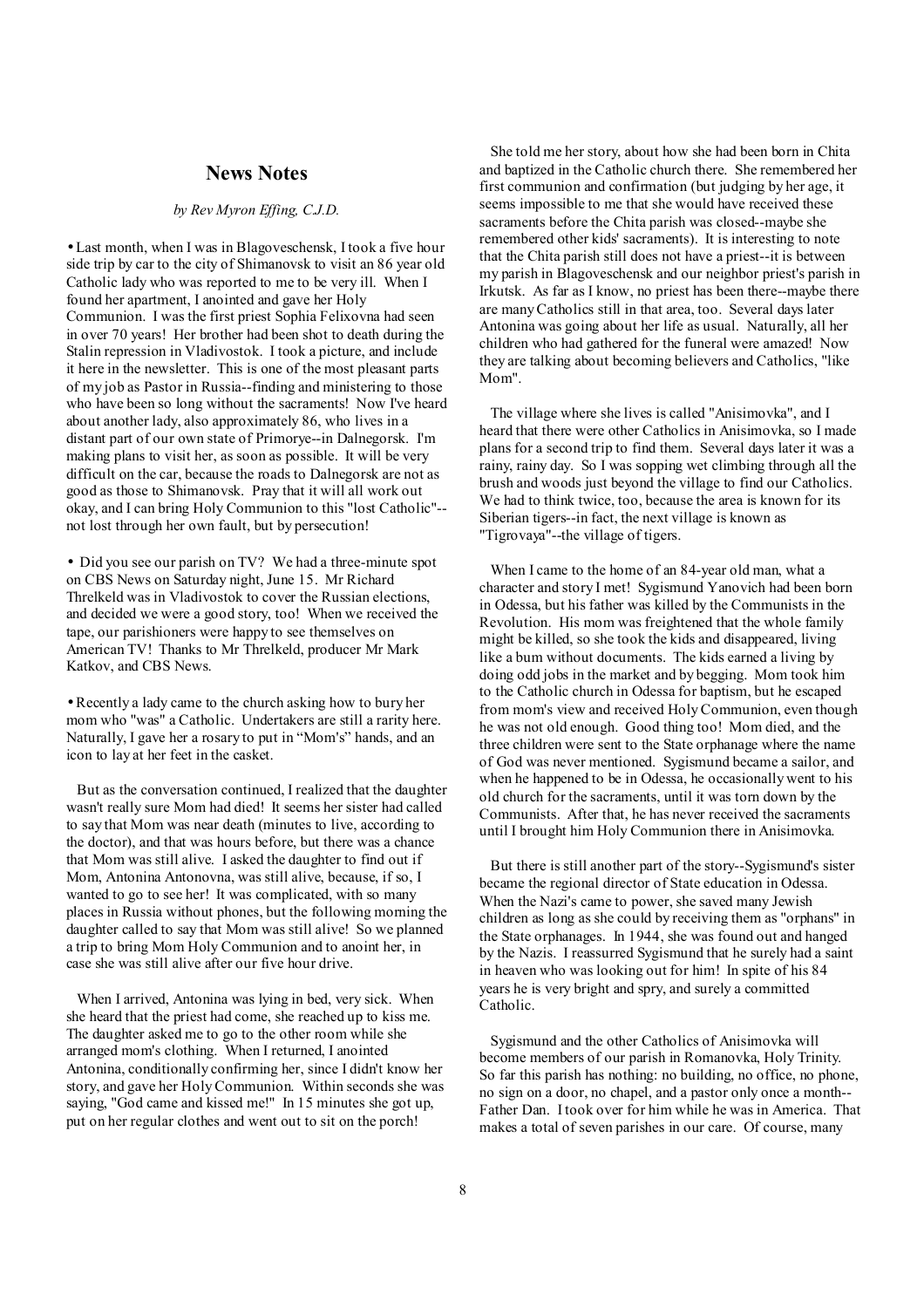other cities are waiting for parishes, but we are already overworked. No more parishes until there are more priests!

• All our parish letters and documents are now being printed on blue paper, because the American ship Blue Ridge was here for the 300th anniversary of the Russian Navy. The Catholics on the ship donated the paper to us--we were out of paper! Thanks, Father Doug Smith and the Catholics of the Blue Ridge!

• Missionary success. They've visited every village in Khabarovsky State (as big as California), and managed a convention of members of which 200 attended, even though travel is very expensive for Russians. Now they are in the process of building places of worship throughout the state, including a three-story school and office building in the capital, Khabarovsk, with help from the U.S.A. They have a magazine which everybody has read, and even started a second magazine with interesting human interest stories. Who are they--the Catholics? No!--the Jehovah's Witnesses! After five years, the Catholics don't have a single priest in the whole state, not a single publication, not a single building, not a single door with a name on it, not a single telephone number, not a single listing in the phone book. For five years there has been a direct weekly flight from San Francisco to Khabarovsk. For five years there has been a weekly direct flight from Seattle to Khabarovsk. Why didn't Catholic Church officials in these cities respond to these opportunties? Does any American Catholic organization care to help the tiny Khabarovsk parish which, for five years has been tossed from hall to room to hallway, with no place to call "home"?

*Mr Threlkeld of* CBS News*, and other members of the team posing before the temporary altar of our church.* 

*Sophia Felixovna--70 years without the sacraments until Fr Myron came to her city!*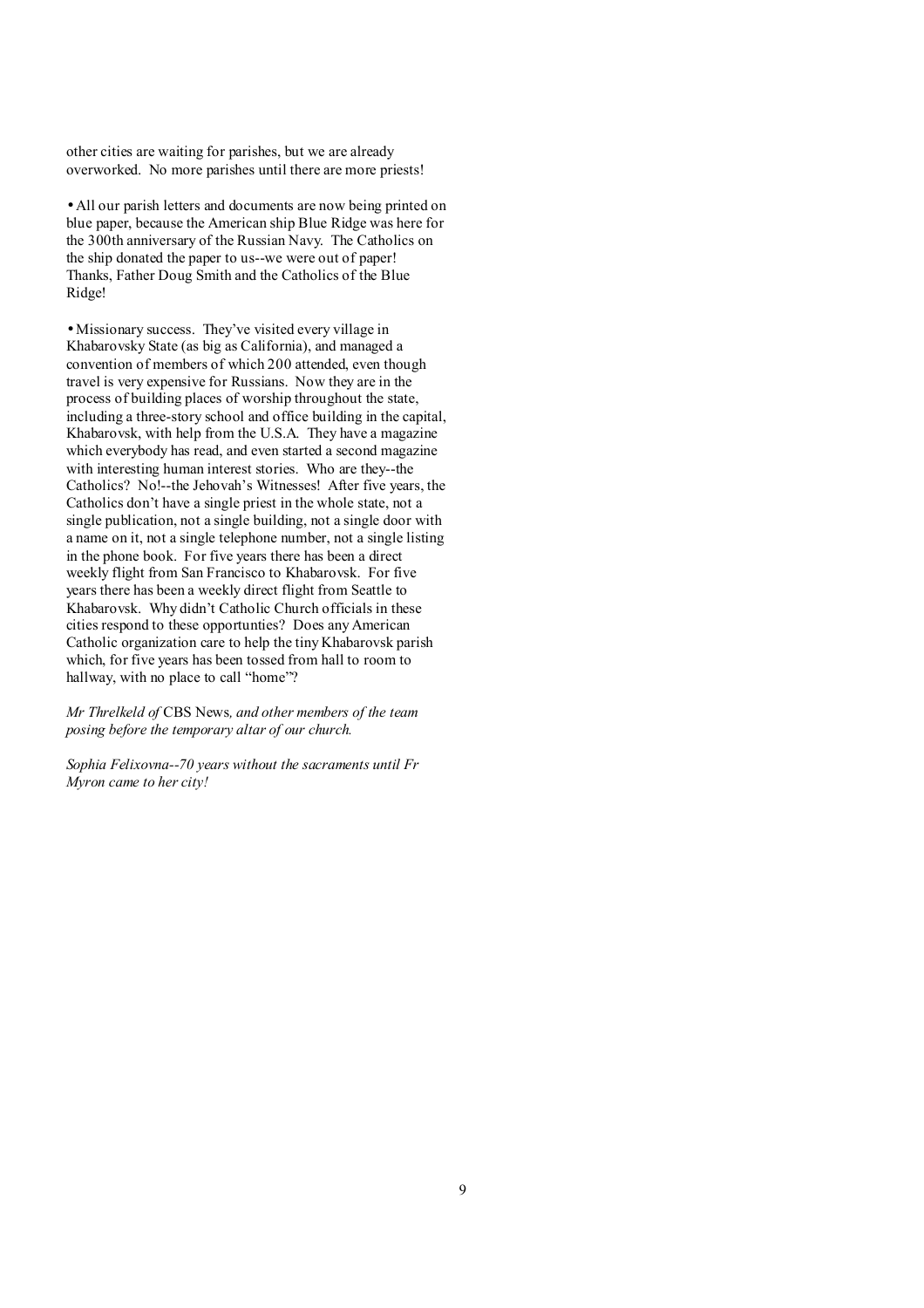### **An Old Ideology Lives On**

#### *by Rev Daniel Maurer, C.J.D.*

Perhaps all missionaries have mixed feeling about returning to their native countries. On the one hand it is a great blessing to renew relationships with family and friends. On the other hand it is always disconcerting to have to rearrange one's habits, to live and work out of a suitcase, and to be away from the support structures of one's religious community. In the case of going from Russia to America and back again, there are also the complicating factors of two very divergent cultures and two very different living standards. It feels strange to experience culture shock upon returning to one's own culture! And for those of us who have been living away from America for a very long time, there is also the sadness of seeing our country's progressive slide down the slippery slope of decadence and demoralization. If that last sentence sounds harsh to those readers who have never lived outside of the U.S., it is not meant to be. It was written with love for a great and beautiful country which is not living up to its responsibilities and its potential, and which, by dominating the culture of other countries, is spreading its poison abroad at an alarming rate.

What is most distressing to me when I am in the United States (usually once or twice a year for about a month at a time) is to see the myriad ways in which many Americans are shortchanging their children. I will mention three of them.

1. The most glaring and horrific example of this is the wholesale slaughter of babies in their mothers' wombs. After almost a quarter century of this nightmare it is still no easier to accept than it was when the Supreme Court justices betrayed their sworn oath of office and inflicted this ghoulish scenario on a largely unsuspecting American public. Even though this ideological interpretation of our laws has been a sad reality of American life for over 20 years, I did not feel so bad about being an American until the election of our first pro-abortion president. The occupant of the office of president has the power to bring to symbolic reality what he stands for. With a pro-abortion president we are now faced with ever more powerful abortion lobbies and media campaigns, like minded Supreme Court appointments, and death-dealing executive policy decisions. It is a cynical betrayal of our nation's heritage. It is wrenchingly sad for me to be in America knowing what is being perpetrated there. Never doubt that it will haunt our collective conscious for generations to come, even if all elective abortions were to cease today. What child can enter fully into the loving bond that God intends between parent and child when he knows that his own parents have killed one or more of his brothers and sisters and that they could just as well have killed him before they ever knew him. For these deadly personal sins we as a nation are paying dearly with untold anger and depression on the part of the mothers, bewilderment on the part of fathers and grandparents, and loss of trust and faith on the part of the surviving children.

 2. Selfishness toward children is also clearly demonstrated by widespread divorce. America has the highest divorce rate in the world. In the last 25 years no-fault divorce laws have brought about the virtual elimination of the indissolubility and sanctity of marriage. Sacramental marriage is always a difficult vocation, but in present day America, it has become a game of Russian roulette. Who can be sure at the moment they pronounce their vows that their spouse won't simply walk out on them a few years later? What other legal contract is held in such low esteem that it can be broken with impunity (no fault) whenever one party feels like it? And what of the children? Twenty years ago it was common to hear psychologists and marriage counselors pronounce solemnly that divorce could be the best thing for children so that they need not grow up in the tense atmosphere of a strained marriage. Now many of the same experts are saying, "OOPS, sorry! We were wrong. Excluding grave bodily harm, a broken home is the single worst thing that can befall a child." Yet divorce continues in America unabated.

 3. America is also harming her children by the low expectations of their own parents, of school teachers and administrators, and of society in general for a good education. Content has been replaced by "process", subjects by projects. Children are taught that learning should take place through fun and games. When I was teaching in an expensive Catholic high school in California just before I came to Russia, I learned to my amazement that many of my students' parents did not want their children to learn Spanish, and the school administrators didn't really care how much Spanish was taught. How dare I (the Spanish teacher) require that my students memorize anything! Parents were paying high tuition and administrators were receiving high salaries for the children to be baby-sat and kept out of the trouble of drug- and gang-infested public schools. Later when I spoke to groups of students in Catholic schools in Michigan my faith in contemporaryCatholic education was somewhat restored because I met bright and interested children and dedicated and self-sacrificing administrators and teachers. I wish they were the rule and not the exception.

 Perhaps my perception of these contemporary American problems has been heightened bymy first-hand experience of the same difficulties in Russia, difficulties magnified to an infinite degree by the anti-god, anti-family ideology of Communism which has influenced American culture in many ways. Here is a brief glance at the same three problems, Russian style.

 1. In 1921 Russia became the first country in the world to legalize abortion. By 1934 there were almost three (2.7) times more elective abortions than live births in Moscow. During the last 45 years of the Soviet period (1946-1991), elective abortion was the only generally available means of family planning. No pro-life educational program or activity was permitted by the totalitarian state, and Natural Family Planning was not taught. Because of this, reliable studies indicate that today women of late child bearing age in Russia have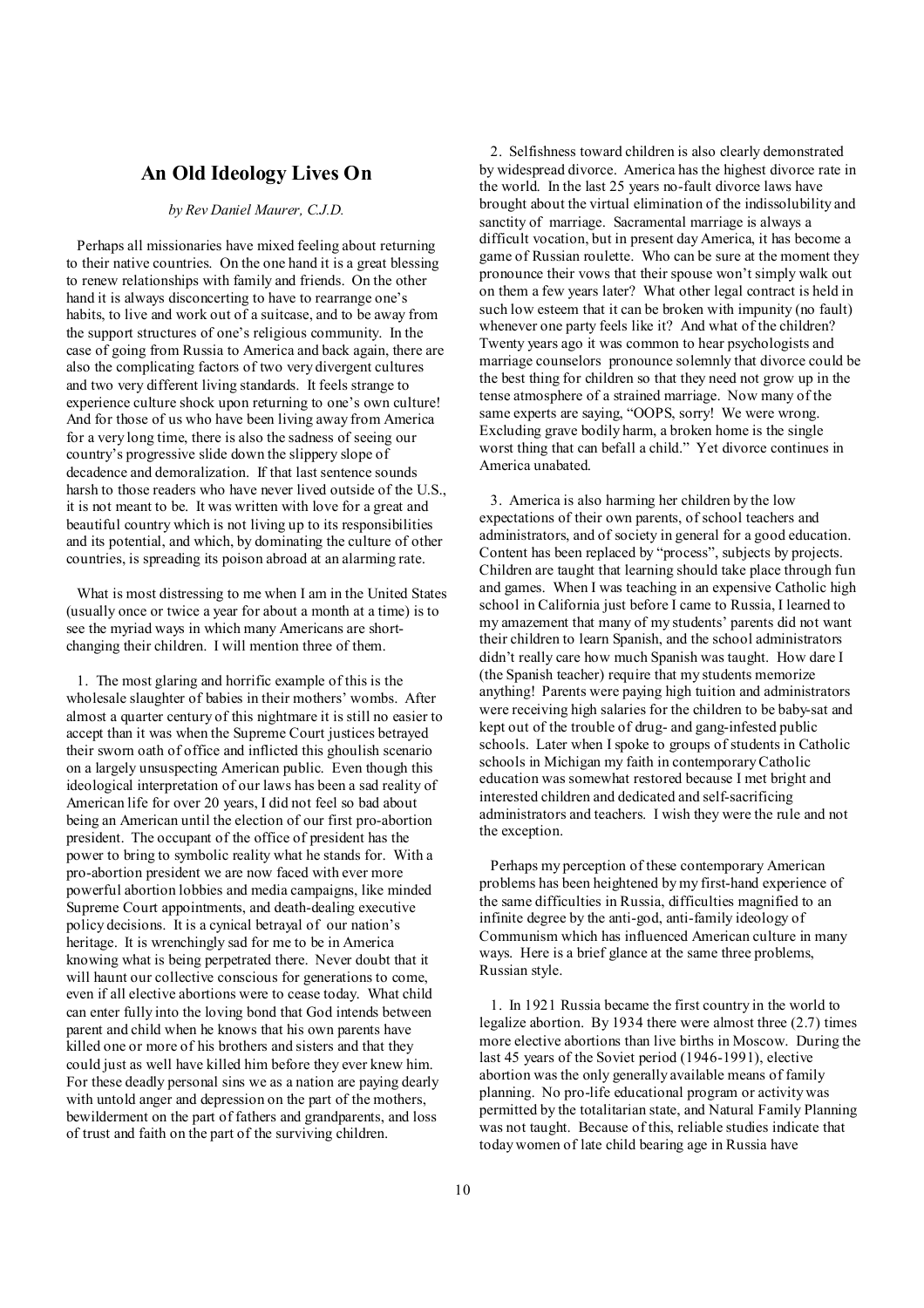undergone on average 6 to 8 elective abortions, and some more than 20 elective abortions. Here in the Far East Russian women are desperately seeking other ways of spacing their children because they know that the abortion procedure is so invasive that their chance of ever becoming pregnant again decreases by 10% with every abortion. Will America realize where godless, death-dealing ideology leads?

2. What about divorce and the destruction of the family under Communism? As a way for the new Communist ideology to gain greater control over the young people of Russia and to spread their propaganda with less resistance the totalitarian central planners devised schemes to weaken parental authority. A key tactic was an all-out attack on the family and a drastic loosening of divorce laws. The following quote is from the book, *The First Socialist Society*, a sympathetic history of the Soviet Union by Geoffrey Hosking (Harvard University Press, 1985):

 In the 1920's the regime had tried to weaken the family as a 'bourgeois institution', which exploited women and perpetuated a paternalistic notion of property. Under legislation passed at that time, any stable cohabitation, whether registered or not, could be considered a family... A partner to a marriage could obtain divorce simply by requesting it: the other partner had to be informed, but not necessarily consulted, so that sometimes divorce was achieved simply by sending a postcard. There is little doubt that these provisions... quite seriously weakened the family as a social institution. (pg. 212-213.)

This anti-family policy, coupled with abortion on demand, soon led to a dangerous drop in the birthrate, a huge increase in the number of orphans, a much greater burden on limited state funds, and steep increases in street beggars, roving gangs of parentless children, hooliganism and gangsterism. To their credit, the socialist tinkerers of the Soviet Union quickly saw the difficulties inherent in their own prejudice against the family, and by the mid 1930's they set about to correct them. The government propaganda machine was pressed into service to extol the value to society of the traditional family, and the need for more progeny. "Divorce was made both more expensive and more difficult, becoming from 1944 contingent on court proceedings." (Hosking, pg. 214.) But the damage was already done. The delicate fabric of family life had been worn thin and torn in too many places. Today most of my Russian friends and acquaintances do not know their own fathers. Three generations of children have been raised by single mothers. Anger and alcoholism are rampant among people of all age groups who over the last 75 years have been raised more by the State than by a traditionally-structured family.

3. Concerning the education of children, the problems of American schools can be traced in part to the acceptance in America of basic principles of Communist ideology. Early Soviet educational theorists such as V.N. Shulgin believed that

any system of formal education was inherently elitist and should be abolished or at least drastically diminished. When Shulgin's disciples gained control of the Commissariat of Education in 1929 the curriculum was vastly altered to contain much less content and much more "process". "There was now far less classroom teaching: children spent much of their time on 'projects'... and on social and political work. The proportion of political instruction was also increased". (Hosking, pg. 175.) In just a few short years the Russian educational system was in shambles, and even the Communist ideologues had enough humility to see that it was the excesses of their own cultural revolution which caused the problem. "In August 1931 the Central Committee passed a resolution noting that schools were 'not imparting a sufficient amount of general knowledge, nor adequately solving the problem of training fully literate persons with a good grasp of the basic sciences.' This reflected the views of both parents and employers that children were coming to their first jobs without good work habits and without the fundamentals a school could be expected to have taught." (Hosking, pg. 214-215.)

 As a noted sports figure has said, "*Deja vu*, all over again." To America's credit, many parents and teachers have recognized the problem. But big government bureaucracy, including teachers' unions and school administrators, continues to insist on its monopolistic right to disburse tax revenues in its own self interest.

 Some readers might jump to the conclusion that I am a conspiracy theorist, seeing a communist behind every crumbling cultural pillar. Not at all. It would be naive to think that the monolithic system of Soviet Communism never spent a penny to try to influence American public opinion. But I believe that the main reasons for the cultural drift toward atheistic, ideological positions in the U.S. cannot be blamed on foreign forces. The reasons for our modern, cultural malaise are many, and the roots are deep. What is clear is that the growing pattern of confusion and doubt on the part of many American Catholics about the traditional teaching of the Church concerning the family and sexual reproduction has contributed to America's cultural problems. This confusion and doubt has not been addressed forcefully enough by the leaders of the Church in the United States. All too often theologians and those responsible for teaching future priests and catechists the truths of the Faith have themselves broken faith with the American Catholic people who have counted on them to transmit the ever-constant truths of the Church in a clear and understandable way. Too seldom have our bishops used the ministry of their God-given authority to call teachers and priests back to the Truth. Today we are paying the price of the cowardice and confusion of the past 30 years. Tomorrow the price will go up.

 To all Americans who have been swayed by or who have toyed with the following enticing ideas:

- a woman's right to "choose"
- our "duty" not to overpopulate the earth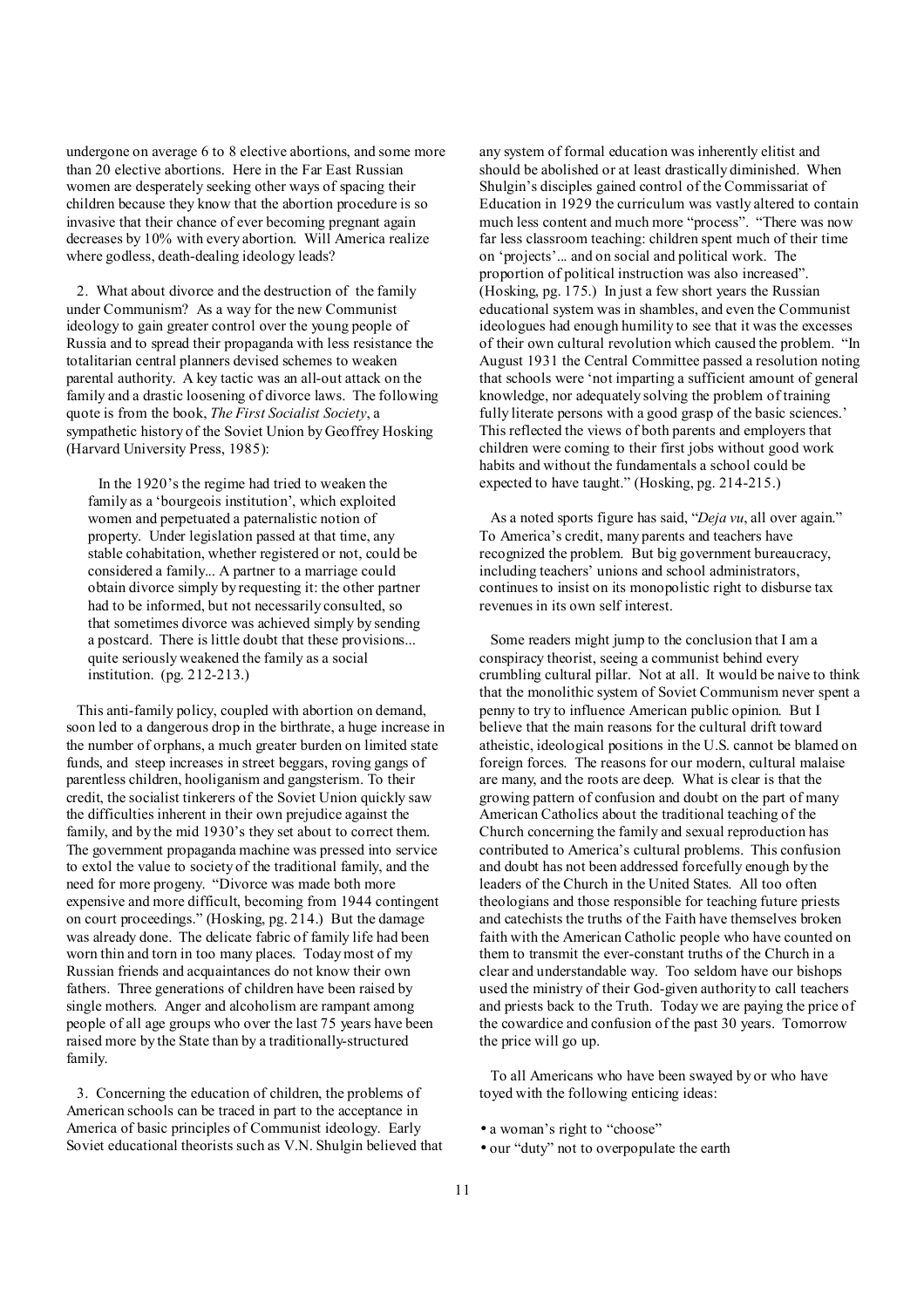- "Parents who have many children are irresponsible."
- "every child a wanted child" (so abort those who are not wanted.)
- no-fault divorce
- "We're splitting up for the sake of the children."

• "It's my turn!" (self-actualization independent of prior lifecommitments)

• affirmative action quotas (hiring or promoting people of lesser merit)

• "Children must not be made to do things they don't like."

• "Learning should be fun."

• "quality of life" arguments to justify the elimination of people judged not worth keeping alive • and many other ideologically-based and politically correct ideas,

I invite all of you to come to Russia and see the consequences of these same ideas. I guarantee that you will not like what you see. And after you see, I think you will go back to America with a new understanding of the dire consequences of the cultural revolution that is taking place in the U.S, a revolution which too many in the Church actively or passively support.

Those of us who love America must learn a lesson from Russia which has undergone almost a century of spiritual, moral, economic and ecological devastation wrought by the atheistic ideology of Communism. The clear and constant teachings of the Church are not a burden imposed arbitrarily on the faithful. They are the light of Christ, present in His Mystical Body, guiding us away from the darkness which our human nature can too easily crawl into when left to itself. I invite all *Sunrise* readers who strive to be faithful Christians to take to heart the words of St Paul to Timothy, "I charge you to preach the word and be urgent about it, whether convenient or inconvenient -- correcting, reproving, appealing. Teach constantly, and never lose patience... For the time will come when people will not tolerate sound doctrine, but having itching ears, they will accumulate for themselves teachers to suit their own liking. They will stop listening to the truth and wander off into myths. As for you, always be steady. Put up with hardship, do the work of an evangelist, fulfill your ministry." (2 Tim 4: 1-5).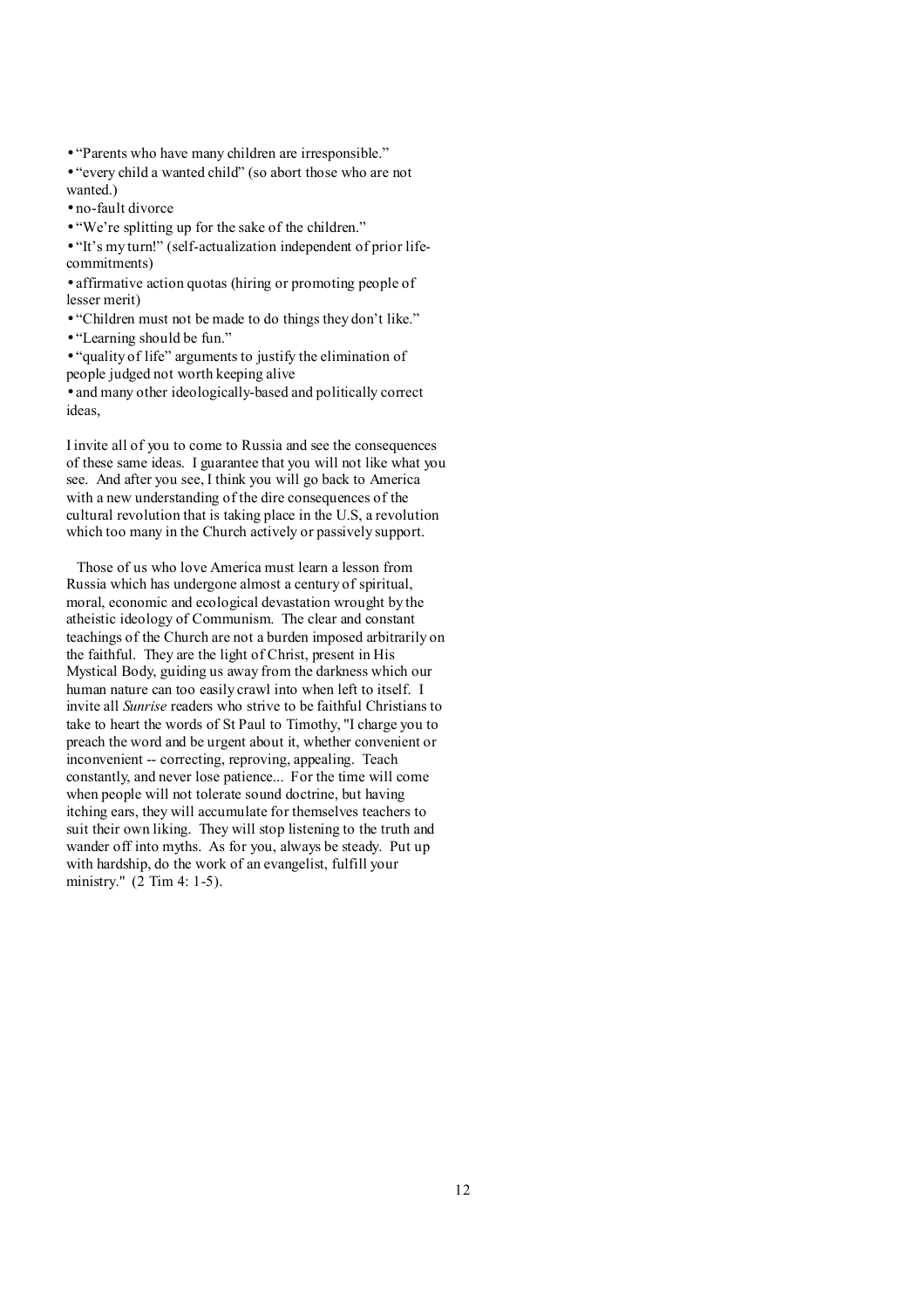## **Hoorah for Socialized Medicine and the Raising of Children by the State!**

"[The health of recruits for the Army] is much worse now than ever before. They are thin, underfed and a lot are mentally retarded. It's very difficult to select people for the special forces"--Russian Army Colonel Vladimir Kupriyanov, speaking about the Russian youth. (*Vladivostok News*, July 11, 1996, p5.)

"Statistics from the medical commission show that 20 percent of the boys have mental disorders or drug problems. Another 20 percent have eye problems, while many have internal diseases. 'Another big problem is negligence,' says Pyotr Kudran, senior physician with the medical commission. "We see kids with 10 or more teeth missing....Sometimes a guy isn't sick, but sort of lost and under-developed and his reactions are like he is retarded.'" (*Vladivostok News*, July 11, 1996, p5.)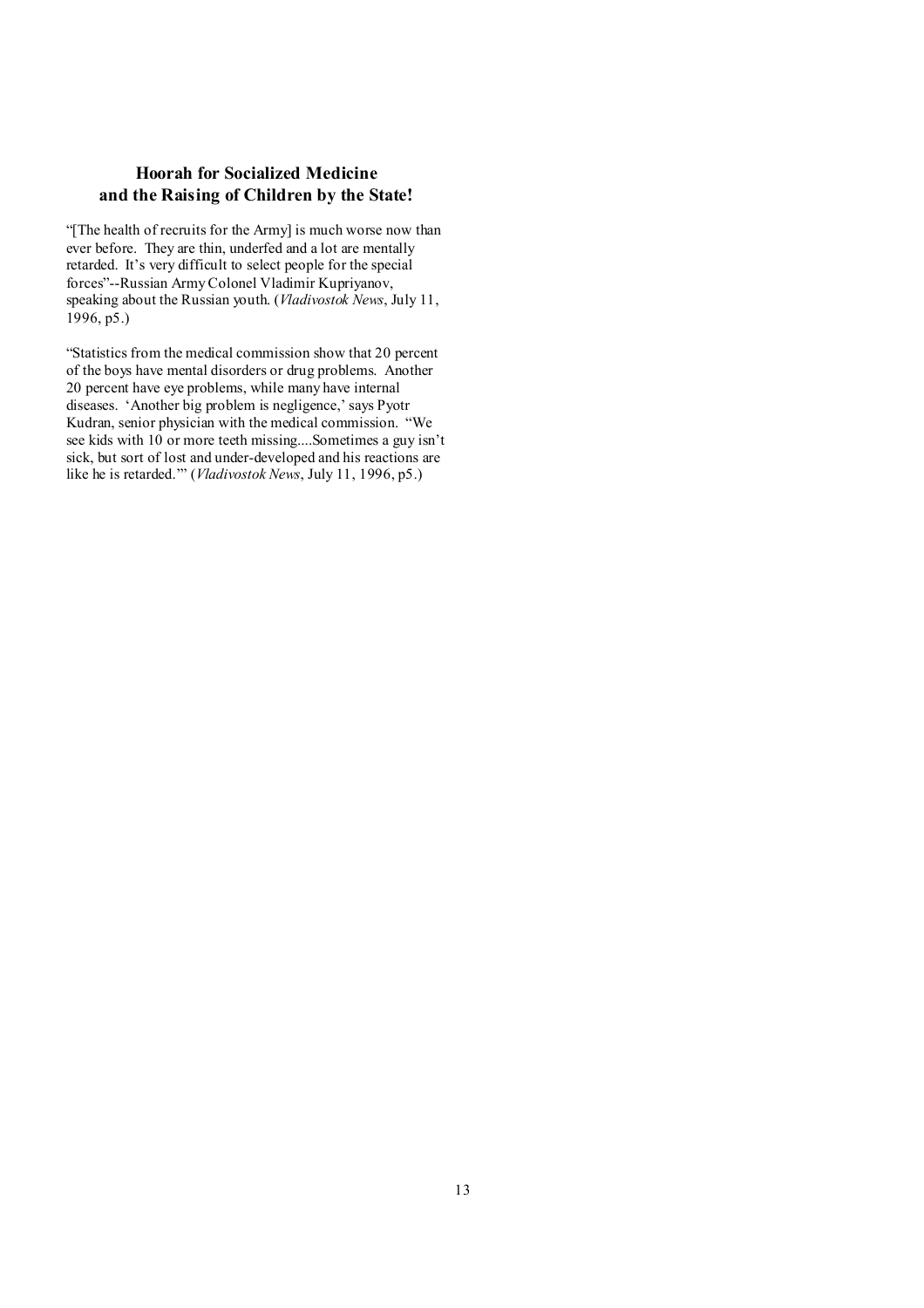News of Our Benefactors:

# **D.C. Parish Sponsors "Vecherinka"**

*by Rev Myron Effing, C.J.D.* 

The Church of the Annunciation in Washington D.C. decided to start its support for our Russian Mission with a party--that's the meaning of the Russian word "Vecherinka". They held a Dinner-Dance on April 13, 1996, had an excellent turnout, and forwarded to us a check for \$4000.00!

The "instigator" was of course the Pastor, Monsignor James Montgomery, well known for his love of his parishioners and his concern for the development of the Church. The willing "victims" were the new Sister-Parish Committee, chaired by Mr George Omas. Even though the timing was a bit bad--it was the time of budget fights and many parishioners were either very busy or very idle--the evening was a wonderful respite from the troubles of the day.

The event was catered by the Capitol Hill Club, and dinner was prepared by their master chef, Alaaldin Saleh, who donated his time to prepare a wonderful meal of prime ribs of beef, salad, vegetables, potatoes and rolls. Other members of the parish committee contributed baked chicken and a large assortment of salad. Two waitresses from the Capitol Hill Club also donated their time and effort: Jackie Shaw and Theresa Volel. Mr J. Mills from JAMESTAR Productions was the D.J., providing music for dinner and dancing.

The result was excellent and the expenses were low. Over 90 people, both from the parish and from the local community participated, and everyone seemed to thoroughly enjoy themselves. Prior to dinner Msgr Montgomerymade a brief speech in which he thanked everyone for their support, and spoke of the many important activities of the Vladivostok Mission. In addition to the attendees, 30 people made personal donations. Donations from local businesses and the dedicated efforts of the Sister-Parish Committee members helped to minimize expenses and thereby to increase the proceeds for our work.

Each attendee received a "Rose from Russia" prayercard, and a beautiful printed program for the evening. The programs, designed like greetings cards, were so beautiful, with a picture of our church on the cover, that we are considering printing more and making them available to our other sister-parishes and friends. They could be bundled with envelopes, packed in plastic wrap, and sold like greeting cards, as a fundraising project for sister-parish committees with the proceeds going to the restoration of our church.

We'd like to say "Thank You", to Msgr Montgomery, Mr Omas, to Mr Mort Goldman who took care of all printing and of communications with us by electronic mail, to all the members of the Sister-Parish Committee (whose names we

don't know, unfortunately), and to all those who worked to make the "Vecherinka" a success. Fortunately, Fr Dan was able to give his personal thanks when he visited Washington during his vacation this summer, and I will say thanks again in October when I will meet with the Sister-Parish Committee and we work toward the next great event in Washington!

*Mr George Oman and Mr Mort Goldman receiving personal thanks from Fr Dan.* 

*Mr Mills, Monsignor Montgomery, and Chef Alaaldin Saleh.* 

*Listening to speeches, hoping that delicious prime rib will come soon.* 

News of Our Benefactors:

# **Parish Does Double Collection**

*by Rev William J. O'Halloran, SSS, Pastor St Mary Catholic Church, Menasha, WI* 

 Two months ago [i.e. February, 1996--ed] our parish of St Mary in Menasha, WI, sent you a gift of \$948.25 for your church in Vladivostok. Your beautiful letter of thanks reached me in March. I then copied your letter and placed it in our weekly bulletin for the entire parish to read. The people were so impressed that they readily agreed to another collection for Holy Mother of God. Our second collection (for \$948) was taken last weekend. I gladly enclose it and pray that it will help in some small way to lighten your financial burden.

Our parish is praying for you and your people. As we are about to celebrate the victory of the risen Lord, we ask him to share with you renewed life and vigor for the long dormant church in Russia.

*Mr George Oman, Sister-Parish Committee Chairman, and Mr Mort Goldman receive our thanks from Fr Daniel Maurer.* 

*Monsignor Montgomery, introducing the Chef (whose name, unfortunately, didn't make our deadline! I promise to make up for this oversight when I meet him at the Capitol Hill Club as soon as possible!)* 

*Dinner guests, ready to pray those words of thanks to God for the soon-to-be-appearing feast.*